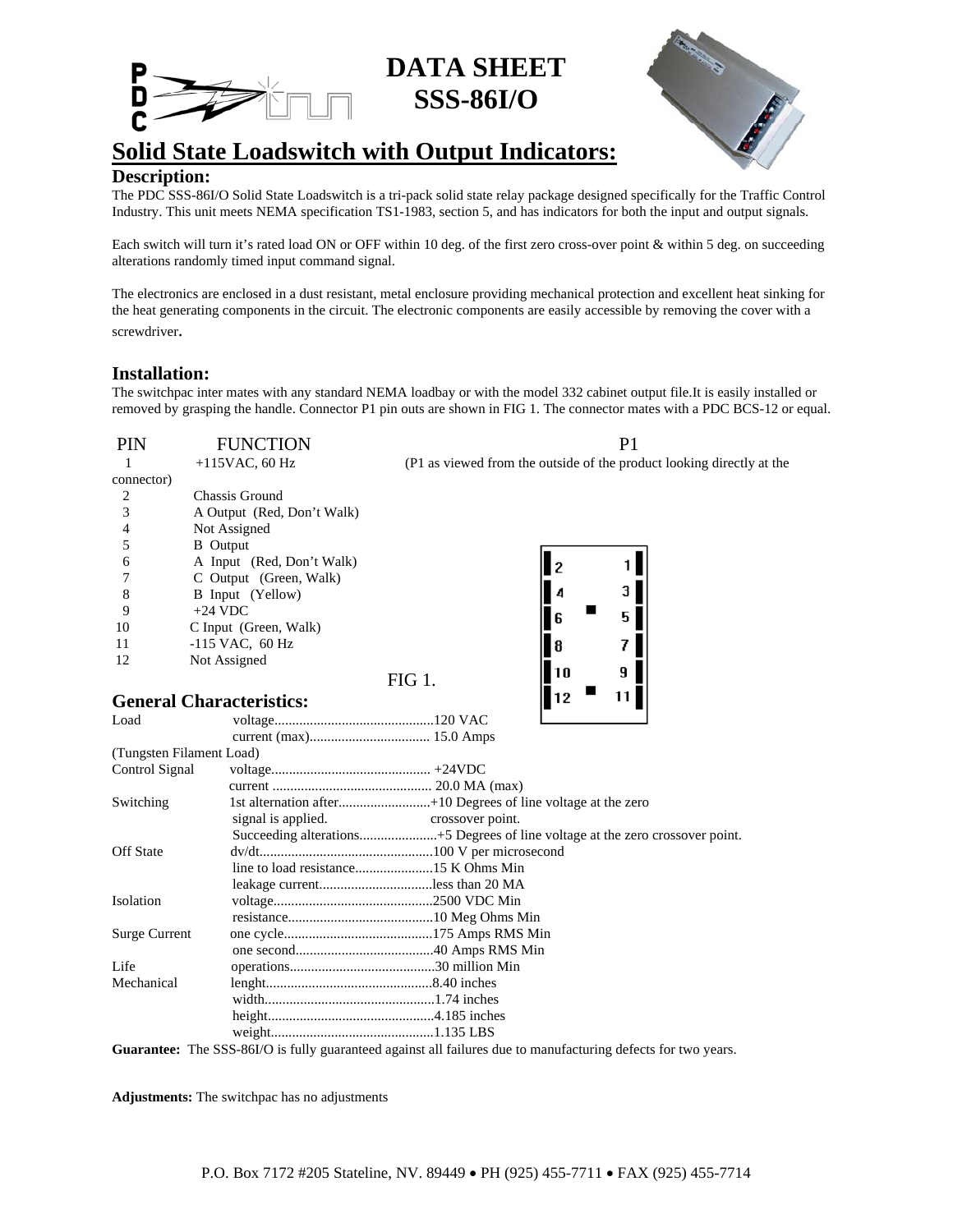

## **DATA SHEET SSS-86I/O**

**Theory of operation:** 

General - The switchpac is an AC zero voltage switch which can be broken down into three (3) sperate functions. The functions are illustrated in Fig 2.

Input - The input circuit is analogous to the coil of an electromechanical relay. CR1 is a reverse voltage protection diode. CR2,



CR3, CR4, R1, R5, & R10 provide the proper voltage range for switch turn on.

Isolation & Zero Voltage Switch - Isolation and zero voltage switching is performed by IC1, IC2, & IC3 which are optically isolated zero voltage turn on triacs.

Output - The output circuit consists of a triac and the load circuit. The triac is a simple bi-directional switch whose on - off state is controlled by the zero voltage switch circuit.

Detailed Description of Circuit Operation See above "Theory of Operation"

### Maintenance:

If the switchpac does not function properly, follow the outline I and II to isolate the problem.

I. Perform the following preliminary checks:

- A. Check for 115VAC and 24 VDC at the input of switchpac.
- B. Check the control signal input circuit (which is part of the traffic control system)
- C. Check switchpac wiring external to P1.
- D. Check for burned out load lamp.
- E. check for broken component leads inside the switchpac.

II. If steps A through E of outline I are normal, the problem is within the switchpac. Select either problems 1 or 2 depending on the fault condition present. For example purposes, the isolation procedures shown in problem 1 assumes that the load A section of the switchpac is faulty.

- A. Problem 1. Switchpac stays on all the time, even in absence of a control signal. Probable Cause - Either IC1 or TR1 is shorted. Isolation Procedure- Remove one side of R3. If switchpac is still shorted change TR1. If not , change IC1.
- B. Problem 2.

Switchpac does not turn on when signal is applied.

 Probable cause - I1,CR2,IC1,or TR1 is open. If TR1 is open, R2 would be burnt. Isolation Procedure-

 1. Lift one side of R1 and put ammeter in series. Switchpac should draw approximately 20MA. If current measures approximately 20MA, change IC1.

2. If no current, then jumper CR2. If current flow is over 20MA, change CR2.

3. Jumper I1. If current flow of 20MA or more , change I1.

4. Measure resistance of R1. If it is not 510 ohms, change R1